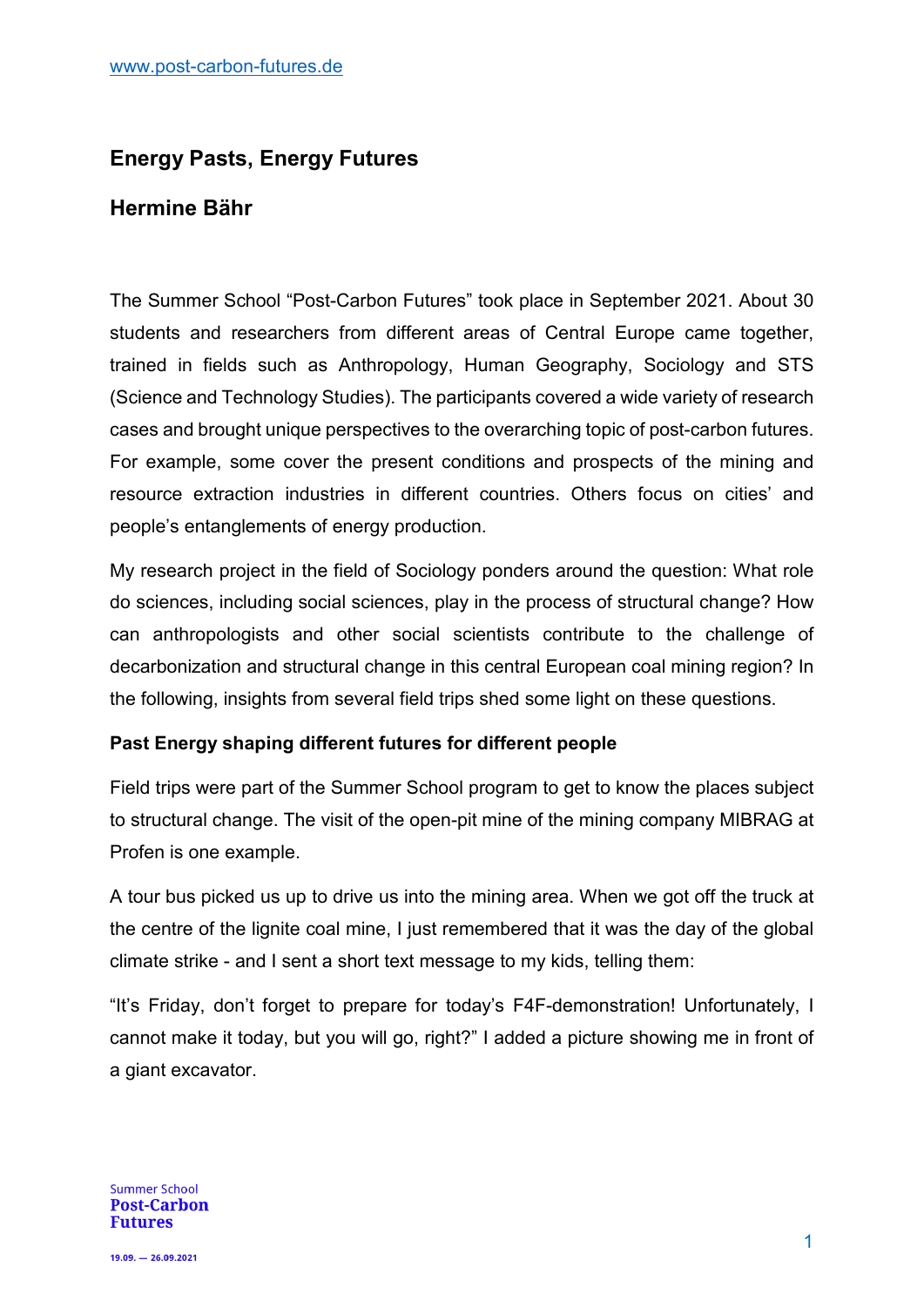They responded: "Are you going to block that thing, mama?!"

"Well, no. Certainly not, guys. I am here as a researcher." So I muted my phone to focus on the tour and listen to the tour guide's explanations.

The company's tour guide dives into the history of charcoal that goes back in time for hundreds and thousands of years. Up to 20.000.000 to 40.000.000 years back, the deeper we got into the open cast mine. It is impressive, of course, but I have ambivalent feelings towards this source of energy. The notion of "conserved sun" is rather disturbing when you hold the brown crumbling coal in your hands and imagine how much heat it will give away when being burned. Because, you know, it's not just heating. It is the material that fuels global warming. Hence, aside from all kinds of global impacts, it also affects the future of my children.

You may wonder, why would I care to listen then? I am concerned for the future in times of global warming, children's living conditions, and the costs they will have to bear. This concern stems from my training as a sustainability scientist - the IPCC climate report was at the core of my studies. The consequences of global warming were closer to me than the working and living conditions in the central German coal mining areas. Therefore, I would describe myself as an engaged researcher aiming for a socio-ecological transformation, envisioning a climate-neutral and environmentally sustainable future. I share motivation with other scientists who, for instance, research lithium economy or engineers who work on (green) hydrogen fuels. You find more on this ambivalent role of researchers in the transformation process in Herberg, Staemmler & Nanz (2021) .

Still, I am also concerned for the local future(s). I am engaged in the sense that I care for a socio-ecological transformation. I methodologically consider the living realities of the people involved. As a social scientist, I observe, I listen and I do not judge easily. I reflect on my position and standpoint. I refuse to overlook existing tensions; I do not aim to simplify complex situations. You won't find me putting you in boxes of black and white, building categories of pro- or against coal exit, or prepared vs non-prepared for the post-carbon future. There is always more to it than simple solutions. As a scientist, I will not give you a future vision for your places. I want to know yours - your understandings, your challenges, your visions.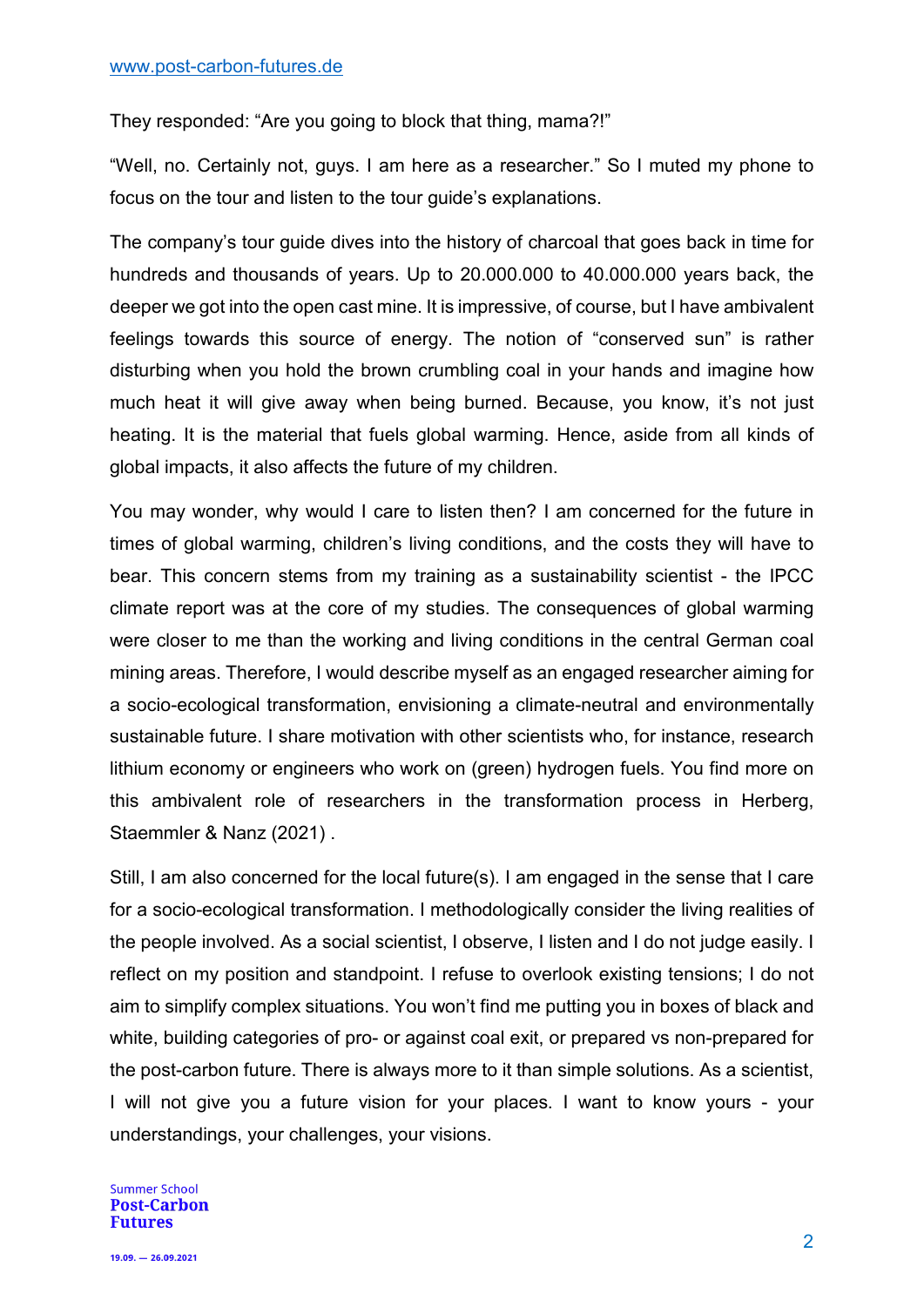### www.post-carbon-futures.de

To return to the field trip experience at the lignite mine: At the end of the tour, our guide voiced his concerns as a district mayor of a village neighbouring the mining area edges. Is this village soon to be drained, he asks, if people retire, young adults and families move to the urban centres because socio-economic infrastructure and good working and living conditions are lacking? Is the train, as they already got used to, bypassing without stop? Is the financial support for structural change invested into the urban centres of Halle and Leipzig leaving the people in the rural areas with no chances to enhance projects and infrastructures for a livable future?

The mining company employee and local district mayor is concerned about the postcarbon future for the people living here. These concerns are pretty common for other rural areas of decarbonization transformation, for instance, in Lusatia . More on this urban-rural divide and different dimensions in the central German coal region is to be found in Sander, Schüler & Siebenmorgen (2021) . So he also has a legitimate concern to care for the futures at stake.

During the Summer School, I experienced how carefully and passionate the researchers dedicate their time to understand the particularities of the places subject to change. How engaged they asked questions and got involved with the people's stories. And this is our task as social science researchers, to consider those places and the people living there thus being affected by decarbonization processes. Because the living and working conditions in this mining region are not made top-down, they are made by and with the people living here. Therefore, the endogenous potentials can best be raised by those who know the place, understand the conditions and directly see the everyday challenges and socio-economic dynamics.

In that sense, I argue that researchers of social science and anthropology, engineers and scientists and industrial workers of energy production work towards the same goal: to make the future work for all of us. Of course, we take different angles, but we all work for a socio-ecological transformation and just transition at the end of the day.

So, to make it a "just transition" instead of "just another transition" at the expense of the people living here, social scientists can make the places under transition matter (Kesküla 2021, 2016). We need each other to understand better where we are, where we go, and how we get there - and this knowledge is context-specific. So, field trips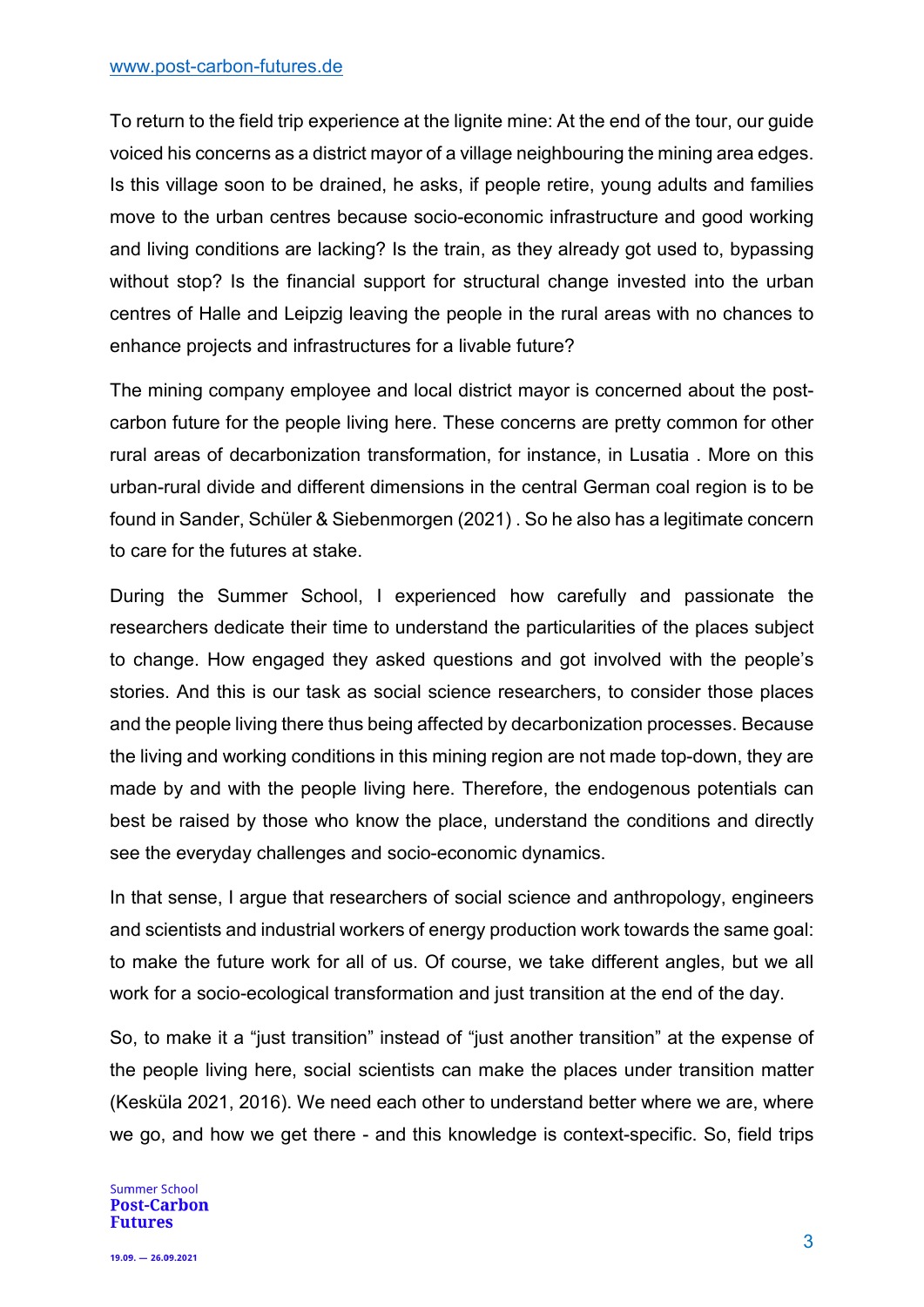are essential to understanding, getting to know each other, and entering into a dialogue.

## **Past and future decarbonization efforts of a power production company**

Another field trip brought us to the power plant of Halle-Dieselstraße. We learned that the company that runs the power station, Stadtwerke Halle, was already under transformation several times. A constant change in technologies and processes shaped the working conditions at the heat production company.

At the power plant Halle-Dieselstraße, we first went to the power plant's neat, spacious and modern conference room, where the company's managing director of heat and power generation presented the history of the power plant. It was installed in 1972. As the street's name - Diesel-Straße - may already indicate, it first ran on heavy fuel. In 1995 the first step to greener energy production was made by shifting to biofuels (natural gas). Stadtwerke Halle implemented further modernization steps from 2005 onwards. In 2016, the company's manager convinced the board to invest in a vast district heating reservoir to gain renewable energies flexibility. The heat reservoir can balance the fluctuations in electricity markets. The latest modernization step of thermal heat coupling was finalized in 2021 when new challenges already appeared at the horizon: the German CO2-reduction scheme to net zero emissions by 2038 demands to develop immediate conversion steps towards renewable energies. Like me, the manager seemed to be ambivalent regarding the time frame. He says: "I wish for my kids to get out earlier, like by 2030", to continue that "it is a great challenge for everybody" in the sector.

Subsequently, the shift supervisor who had been employed at the plant for about forty years gave us a tour. The machinery seemed neat, modern and intelligent. Measurement units for all kinds of in- and outflows and fluctuations, including the number of CO2 emissions, kept control. At the end of the tour, the technical worker summarizes the working conditions: "It never got boring. I want to take a breath after the last few years have been exhausting. The changes were necessary due to technological modernization." He adds: "Although we're shaken from the recent modernization schemes, there is no way around. We know what politicians say. New structural changes are ahead."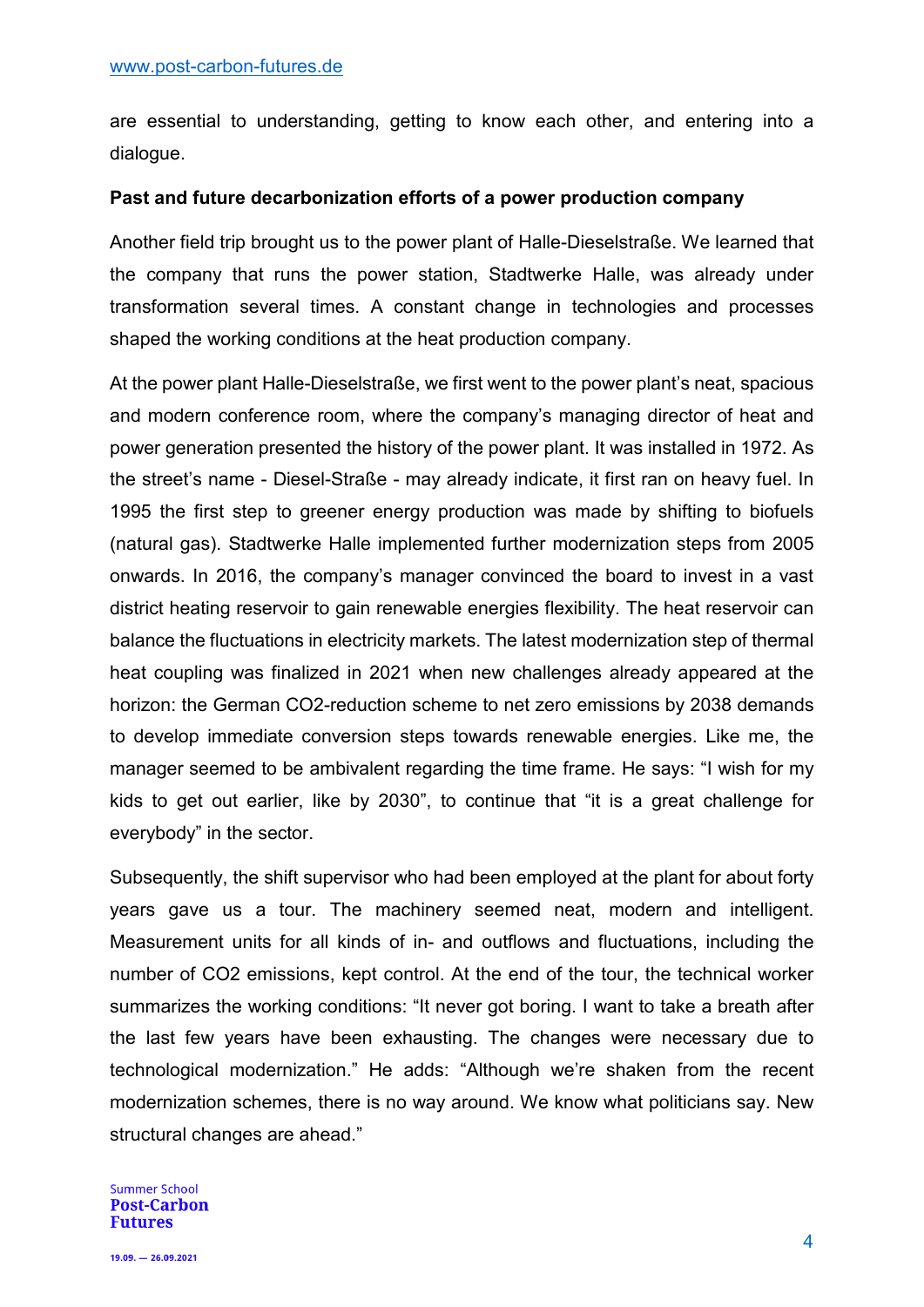### www.post-carbon-futures.de

When it comes to future visions and the progress and modernization narrative, one must consider the scale: the workers' ideas are more locally embedded than the global concepts for transformation. As already mentioned above, at particular (work-)places, it may feel like "just another transition" than a "just transition". This is especially the case when the change scheme is politically induced and top-down implemented. Then, actors such as the mining and power production companies have to react to political changes. They will do so, but the tone towards future outlooks is tense. "We made efforts to reduce emissions in the past years, but there are harder years ahead of us" is one take-away I overheard when I listened to the presentation of the company's manager. Although slightly optimistic that the company will manage the decarbonization challenge somehow, the outlook is somewhat uncertain regarding concrete measures to cut down carbon emissions substantially.

I see Anthropology as a significant contribution to bridge that gap between global trends, top-down politics and local entanglements. The way anthropologists work, fieldsite oriented and interested in specific situations that cause unease in pursuing common pathways, is valuable. Making places matter is helpful to consider the living and working conditions of people affected by changes. In addition, it is of use to consider specific local challenges and entanglements that are not easily dissolved by the introduction of new technologies or tools. Finally, the broader perspectives stemming from the exchange with peers during the summer school are helpful, too. Social scientists and anthropological researchers add valuable views to the challenges ahead to do justice to the common futures we must build collectively.

### **References**

Herberg, Staemmler & Nanz (Hrsg.) (2021): Wissenschaft im Strukturwandel. Die paradoxe Praxis engagierter Forschung. oekom verlag, München.

Kesküla 2021: Lecture on "Post-Socialism, Class and Time in Estonian and Kasakhstani Mining Communities", Sept. 20, 2021.

Kesküla 2016: Temporalities, time and the everyday: new technology as a marker of change in an Estonian mine.